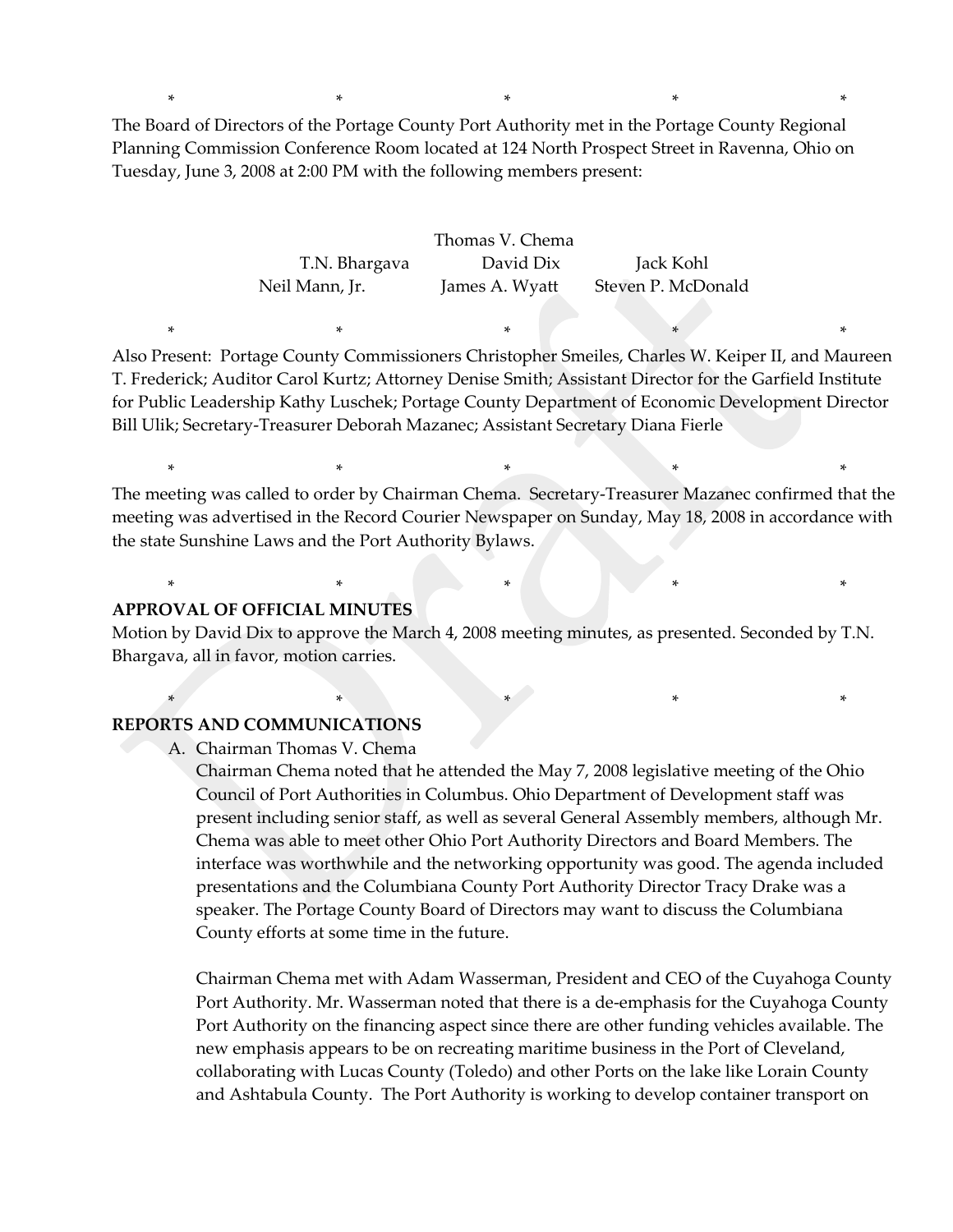the lake again, which could lead to an opportunity for Portage County, since we are on the corridor for north/south transportation

Cuyahoga County Port Authority is also interested in using land on Lake Erie owned by the Port Authority for economic development for new industries.

B. Secretary-Treasurer

Ms. Mazanec reported a checking account balance of \$13,882.20 as of April 30, 2008 and a MMA balance of \$127,876.51 as of April 30, 2008.

- C. Legal Counsel Denise Smith no report at this time
- D. Internal Auditor Carol Kurtz Ms. Kurtz reported that she reconciled the Port Authority records with the bank statements and the Secretary-Treasurer's report is correct.
- E. Representative to the Ohio Port Authority Council Director T.N. Bhargava – None Director Jack Kohl –None
- F. Standing Committee Reports None
- G. Special Committee Reports None

## **DISCUSSION**

Mr. Chema introduced Portage County Commissioner Chris Smeiles, who is attending today to discuss the role of the Portage County Department of Economic Development and Port Authority Ex Officio Member/PCDED Director William Ulik. Commissioner Smeiles introduced Mr. Ulik to the Board of Directors.

\* \* \* \* \* \* \* \*

Commissioner Smeiles stated that the vision of the Commissioners is to collaborate with all the different county governmental entities and industry. The Stark County model appears to be one that interests the Board of Commissioners and appears to be working.

Mr. Ulik noted that he is happy that the Port Authority is established and active. Port Authorities in Ohio have incredible powers via the Ohio Revised Code and are effective local tools for expansion or development. For example, the Solid Waste Management District is considering an expansion, which might be a project for Port Authority consideration.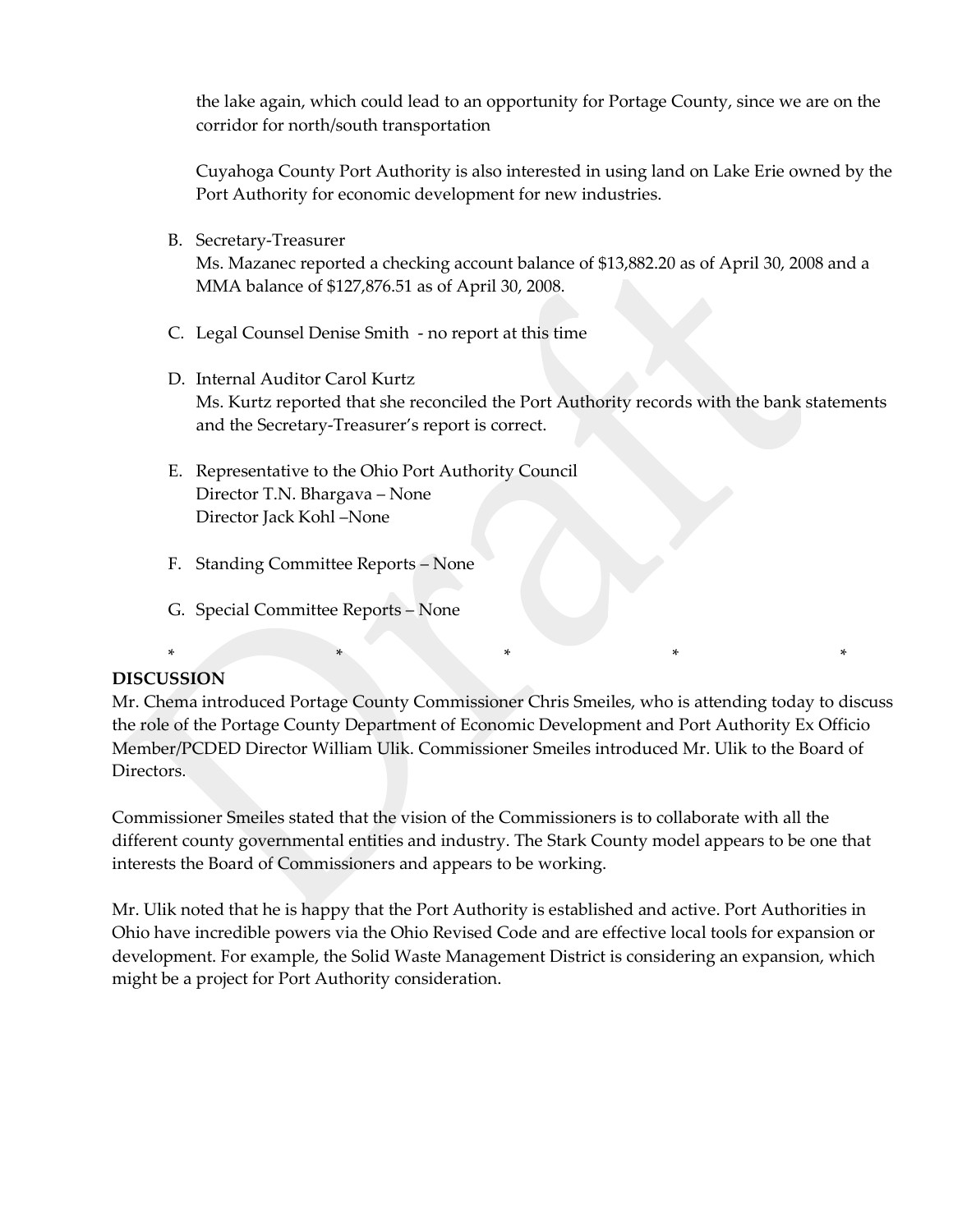Commissioner Keiper and Director Ulik visited the Stark County Port Authority last week, which the Portage County Port Authority may want to emulate. The Stark County model is a 501 C (3), is not affiliated with the county government at all, and has a 45 member board. Funding is derived from dues from county communities and organizations, with 20% of funds generated by fees. The Stark County Port Authority is not dependent upon governmental grants for funding.

Commissioner Smeiles stated that the Board of Commissioners has had discussions with Kent, Ravenna, Streetsboro and Aurora about joining our efforts and there is a bit of resistance. The question is how each entity can know that they will not be "lost in the shuffle". The solution may be that each entity has a representative on another entity the Board to watch over the interest of their city.

The Commissioners suggest that the Portage County Port Authority pay \$15,000 in dues in lieu of paying a share of Bill Ulik's salary and benefits.

Commissioner Chuck Keiper noted that the most successful model he has seen is based on the Stark County model. Within the next few months, he would hope to find community leaders to help steer this effort.

Chairman Chema asked who the founders would be. Commissioner Smeiles responded the Port Authority, Kent State University, Ravenna, Kent, Streetsboro should work together to combine efforts and not duplicate efforts. This should not be a public process; the public would be more trusting of a separate entity.

Commissioner Keiper added that we must engage the private sector in this process.

David Dix asked if Port Authority would contract with Bill Ulik and where the \$15,000 in dues would go. Commissioner Keiper responded that those questions still need to be answered. Bill Ulik will still be a county employee with benefits but there would most likely be a need to create a new umbrella organization with dues payers/investors and Portage County giving money to the Portage County Department of Economic Development like the Greater Akron Chamber, Lorain County, the Stark County Development Board and Medina County.

Jack Kohl asked what the interaction would be between the umbrella organization and the Port Authority. Commissioner Keiper responded that the Stark County Development Board staffs the Port Authority with the Directors serving both the Development Board and the Port Authority.

T.N. Bhargava asked if the Trumbull County model was investigated. Commissioner Keiper responded that it was not. T.N. Bhargava asked what the Commissioners' role would be? Commissioner Keiper responded that the Board of Commissioners would be one of many voices at the table with the Board relinquishing authority. Commissioner Smeiles added that the hope is that the structure becomes larger than just the Board of Commissioners and the Port Authority.

Chairman Chema stated that he likes the use of a private not-for-profit corporation as a vehicle because it has been proven successful in a number of different venues. It provides a flexibility that an Authority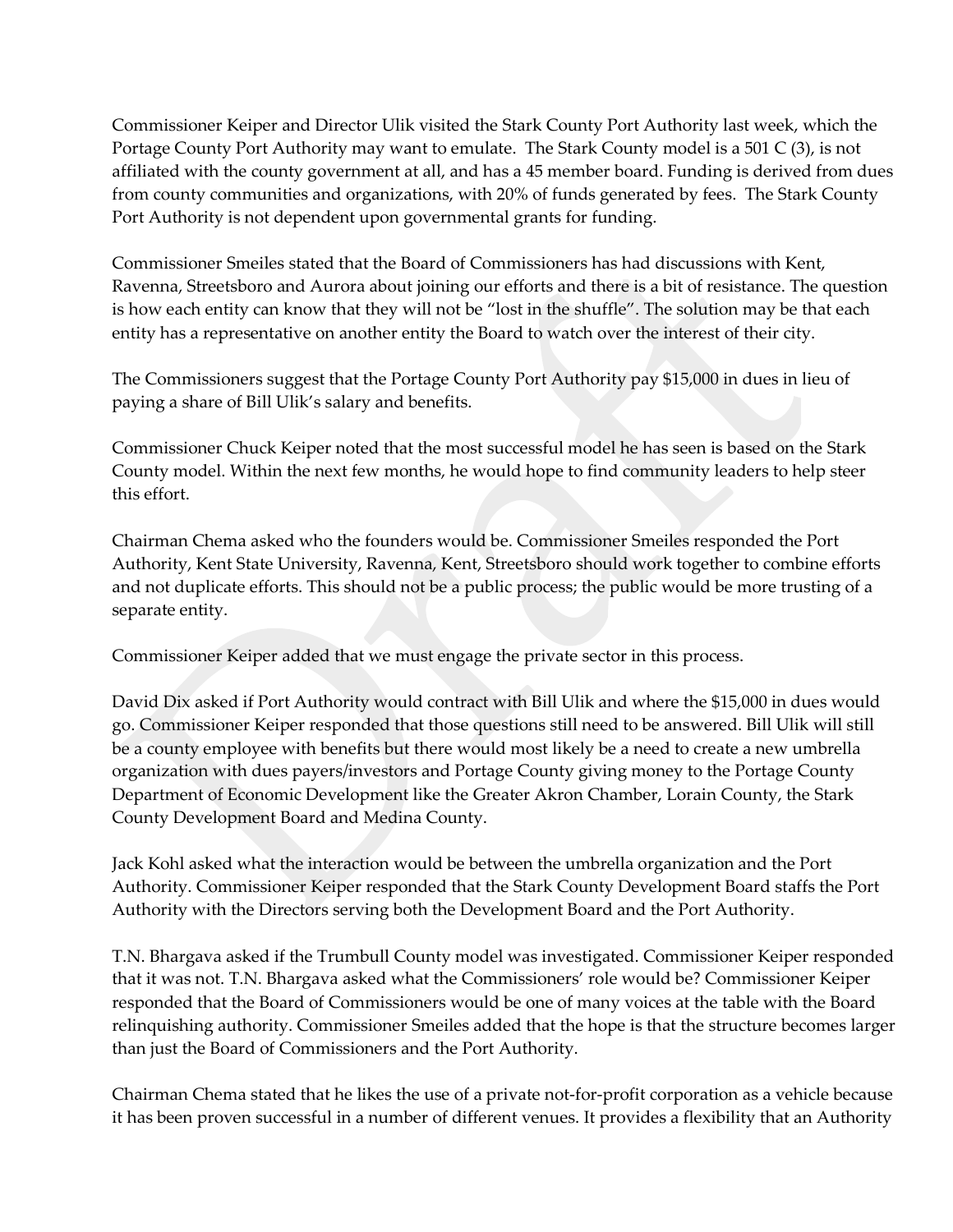does not have. The private not-for-profits may also follow the Sunshine rules and records laws. There is a greater flexibility and creditability with a private not-for-profit entity, with the correct make up of the Board of Directors. The success will be a function of getting the stakeholders to buy in and be willing participants who trust that their interests will be satisfied through this vehicle.

Commissioner Keiper added that it is hard to let the local perspective go and head toward regionalism. We have to be careful not to repeat the efforts of existing regional organizations but to add the Portage County voice to "make the story better". Director Bill Ulik is charged with that task. Once the model has been decided on, we will go to the community.

T.N. Bhargava asked if there has been any discussion with private industries in Kent yet. Commissioner Keiper responded only informally, with a positive initial reaction.

Chairman Chema asked if the Portage County model could include a project such as the Stark County P-16 Compact (Preschool through college), which is a workforce development focus. Mr. Ulik responded that Stark County is very involved with the education community and that a project of this type could be incorporated into the Portage County umbrella organization; he added that it is paramount to do so.

Chairman Chema added that he attended an early April meeting of Ohio College Presidents convened by Senator Sherrod Brown. Senator Ted Kennedy and Ohio Board of Regents Chancellor Eric Fingerhut were speakers. The Senator wants to convene regular regional meetings of the President to get public and private schools talking to each other. College educators have done a poor job of communication to primary and secondary educators what colleges expect them to produce. What does the workforce want in an employee? Mr. Chema will invite Bill Ulik to attend the next meeting of the group.

Chairman Chema asked if there is any action for the Board of Directors to take today? The Chairman noted that the 2009 Port Authority budget includes a \$15,000 fee/dues payable to the Portage County Department of Economic Development.

David Dix stated that he is glad to be moving forward – it is important to retain the jobs that we have and to replace the jobs that we lose. Mr. Dix admired the way that Akron acted to keep the Goodyear Plant. Mr. Dix noted that it was too bad that Evenflo left Ravenna; Commissioner Smeiles noted that the County did whatever was necessary to avoid that move but the decision was already made, based mostly on lower utility costs and the offer of free land to build in Georgia.

Bill Ulik stated that there is no Business Retention/Visitation Program in place in Portage County at this time. The current PCDED staff can only handle the day-to-day duties without additional staff, but note that this is a program that is essential.

T.N. Bhargava added that the county almost lost a company in Kent but found a perfect partnership and a good concept that kept them in Kent.

2:48 PM Board of Directors recessed to the FY 2009 Tax Budget Public Hearing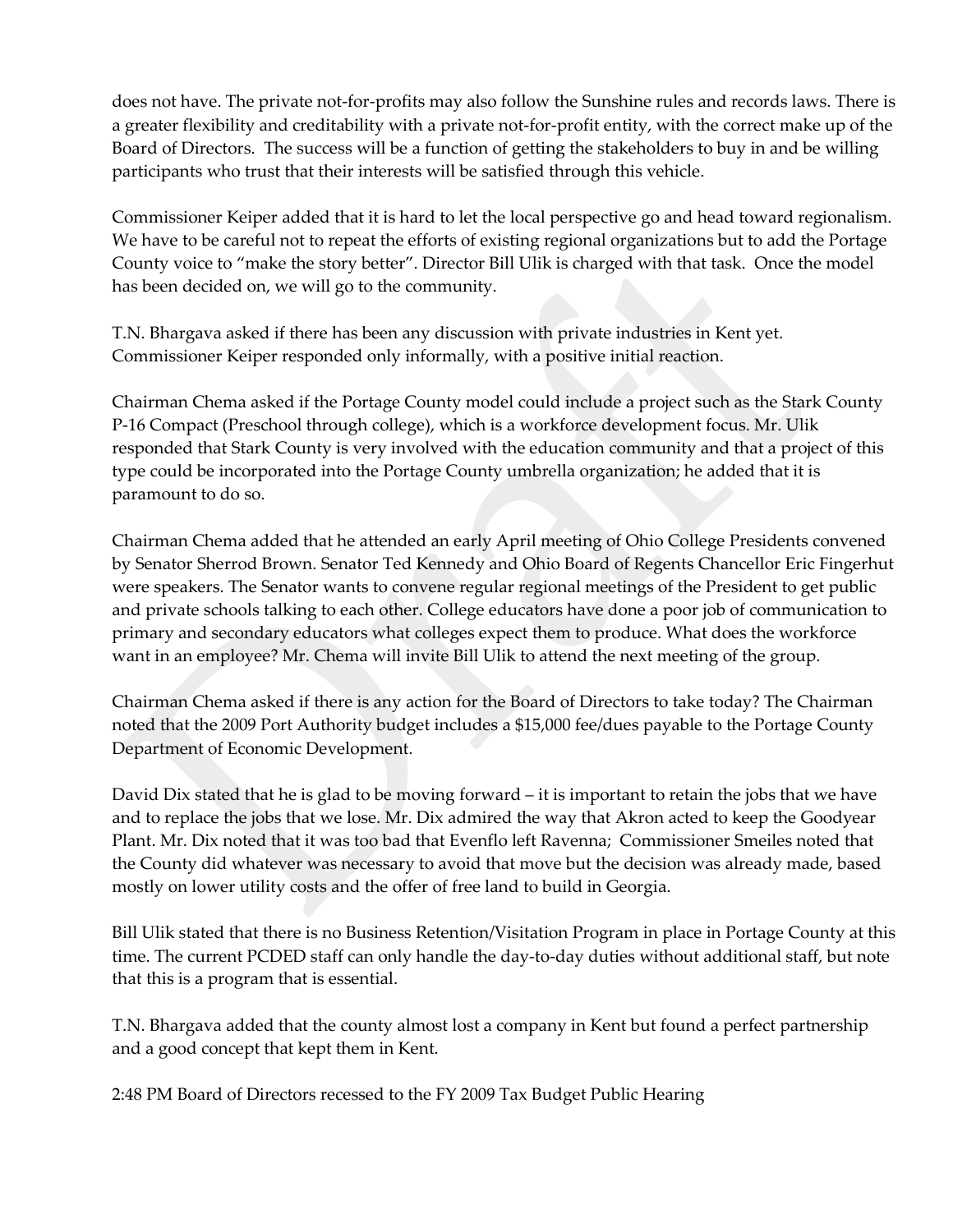\* \* \* \* \* The Board of Directors of the Portage County Port Authority convened the FY 2009 Tax Budget Public Hearing in the Portage County Regional Planning Commission Conference Room located at 124 North Prospect Street in Ravenna, Ohio on Tuesday, June 3, 2008 at 2:48 PM with the following members present:

| Thomas V. Chema |                |                    |  |  |  |
|-----------------|----------------|--------------------|--|--|--|
| T.N. Bhargava   | David Dix      | Jack Kohl          |  |  |  |
| Neil Mann, Jr.  | James A. Wyatt | Steven P. McDonald |  |  |  |

Also Present: Portage County Commissioners Christopher Smeiles, Charles W. Keiper II, and Maureen T. Frederick; Auditor Carol Kurtz; Attorney Denise Smith; Assistant Director for the Garfield Institute for Public Leadership Kathy Luschek; Portage County Department of Economic Development Director Bill Ulik; Secretary-Treasurer Deborah Mazanec; Assistant Secretary Diana Fierle

\* \* \* \* \* \* \* \* \*

The public hearing was called to order by Chairman Chema. Secretary-Treasurer Mazanec confirmed that the meeting was advertised in the Record Courier Newspaper on Sunday, May 18, 2008 in accordance with the state Sunshine Laws and the Port Authority Bylaws.

 $*$  \*  $*$  \*

\* \* \* \* \* \* \* \* \* \* \*

The Directors reviewed the Draft 2009 Tax Budget, as presented.

Director Dix asked what the \$3,056 in revenue is for the Cascades Administration Building. Fees. The group agreed that this is the Cascades of Brimfield TIF fee.

Director McDonald noted that the \$15,000 in dues for the Portage County Department of Economic Development is included in the draft budget. Diana Fierle noted that there is also money to pay the dues to the Ohio Port Authority Council and to join the local Chambers of Commerce in 2009, should the Board of Directors decide to do so.

Chairman Chema closed the public hearing at 2:50 PM, hearing no comment from the public.

## **CONSIDERATION OF NEW RESOLUTIONS AND MOTIONS**

After holding the required Public Hearing, Resolution to adopt the Portage County Port Authority Tax Budget for FY 2009/Resolution 08-001

 $*$  \*  $*$  \*  $*$  \*

\* \* \* \* \*

## **DISCUSSION**

Denise Smith advised that Substitute House Bill 9 – Public Records Law was effective in September 2007 and requires this Board to adopt a Public Records Policy. The proposed policy was taken from a model proposed by Downs/Hurst rather than the Ohio Attorney General's Public Records Policy/Resolution 08-002 adopts the Board of Directors' Public Policy.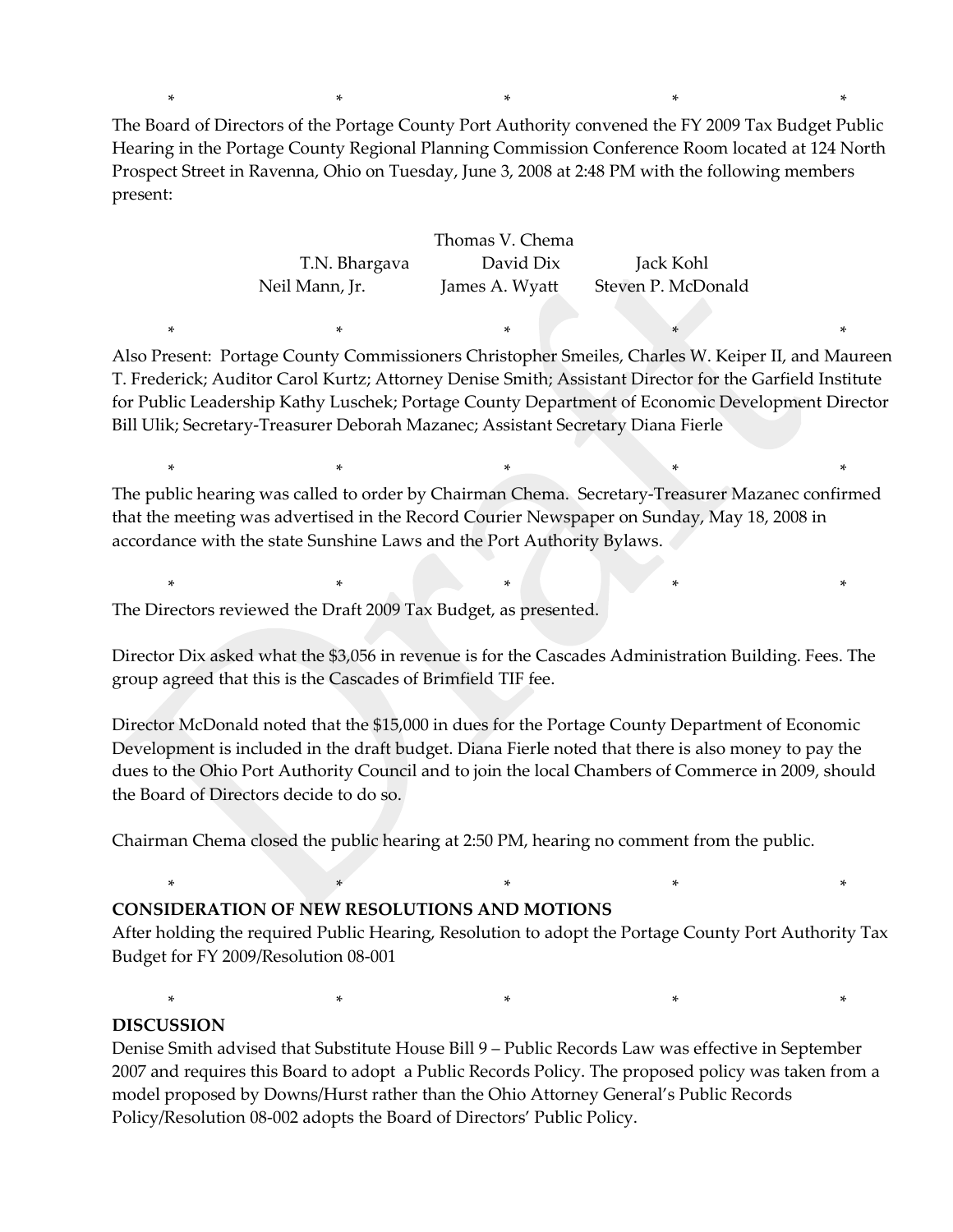Section II (B) of the proposed Public Records Policy requires that a Retention Schedule/General Records Schedule for the maintenance and destruction of records also be provided. The Board of Directors will consider the draft provided by Attorney Denise Smith at their next Board meeting when it is in the correct format.

 $*$  \*  $*$  \*  $*$  \*

## **CORRESPONDENCE**

- A. Board of Commissioners' Resolution No. 08-0270 appoints PCDED Director William Ulik as an Ex Officio Member of the Portage County Port Authority/Resolution 08-003 accepts William Ulik as an Ex Officio member of the Board of Directors of the Portage County Port Authority, effective immediately and expiring at the Board of Commissioners' Organizational Meeting in 2009
- B. The Board of Directors acknowledged that, in accordance with Board of Directors' Resolution 07-024, Secretary-Treasurer Mazanec attended the Attorney General's Ohio Public Records and Open Meetings Laws Training on April 9, 2008. Attendance certificate is included. Assistant Secretary Diana Fierle also attended the April 9, 2008 training.
- C. The Board of Directors acknowledged the receipt of the May 14, 2008 request from the Brimfield Memorial House Association requesting the release of the \$1,000, approved by the Portage County Port Authority Board of Directors with Resolution 07-008, to the Brimfield Arch Project to preserve the entrance to the old elementary school. Included are the minutes of the March 27, 2008 Brimfield Memorial House Association Board of Trustees Meeting agreeing to commit the funds necessary to go forward with this project. Diana Fierle to make the \$1,000 payment to the Brimfield Memorial House Association.

T.N. Bhargava advised the Board of Directors of the Business After Hours today from 4:30 PM – 6:30 PM at Franklin Hall. Director Dix noted that this is a state of the art facility.

\* \* \* \* \*

\* \* \* \* \* \* \* \* Chairman Chema updated the Board of Directors on the Hiram College/Hiram Ventures Inc. Project. This for profit entity is a subsidiary of the college and is currently looking for investors. The subsidiary is currently looking into several projects including biodiesel research with a Cuyahoga County Company using the lab as a QC facility; creating experiments in genetics to sell to high school and junior college biology and chemistry teachers; the creation of a "Geek Squad" to repair Dell computers on campus; and the college has hired a consultant for a health center feasibility study to determine whether or not to extend health care services to the community.

Commissioner Frederick asked if there is a prospective available. Chairman Chema responded that there is a business plan developed for each of these projects. T.N. Bhargava commended Chairman Chema on his efforts for Hiram College.

\* \* \* \* \*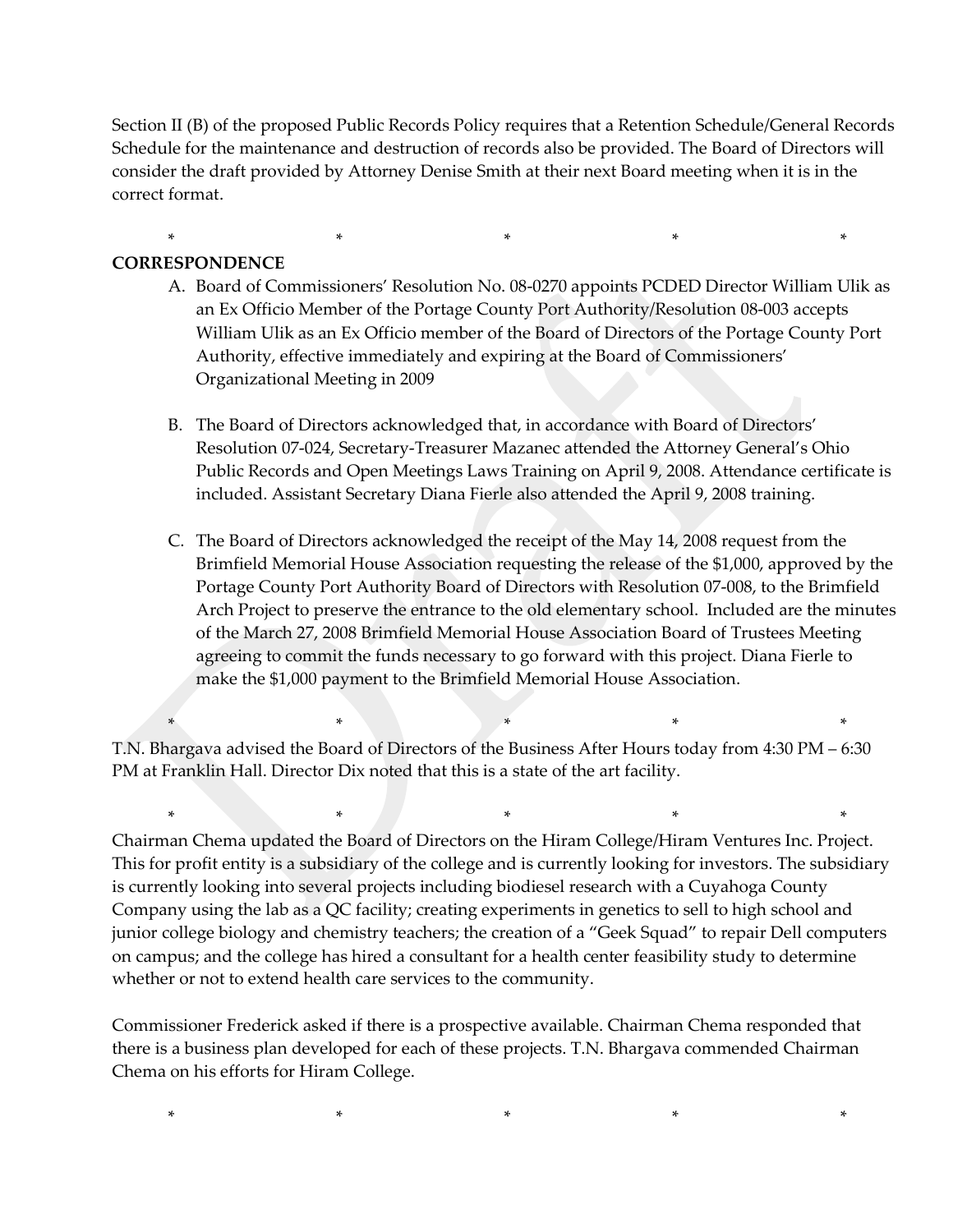## **SCHEDULED MEETING DATES**

The next regular meeting is scheduled for Tuesday, September 2, 2008 at 2:00 PM

| $\ast$                                                                                            | *                                                                                                                                                                                                                                                                                                                                                                                                         |                 |                                                                         | * | * |
|---------------------------------------------------------------------------------------------------|-----------------------------------------------------------------------------------------------------------------------------------------------------------------------------------------------------------------------------------------------------------------------------------------------------------------------------------------------------------------------------------------------------------|-----------------|-------------------------------------------------------------------------|---|---|
| <b>RESOLUTION NO. 08-001</b>                                                                      |                                                                                                                                                                                                                                                                                                                                                                                                           | RE:             | <b>ADOPTION OF PORTAGE COUNTY</b><br>PROPOSED TAX BUDGET FOR YEAR 2009. |   |   |
| It was moved by T.N. Bhargava and seconded by David Dix that the following Resolution be adopted: |                                                                                                                                                                                                                                                                                                                                                                                                           |                 |                                                                         |   |   |
| <b>WHEREAS,</b>                                                                                   | the Portage County Port Authority Proposed Tax Budget for 2009 was on display<br>for public viewing at the offices of the Portage County Port Authority, the Portage<br>County Board of Commissioners, and the Portage County Auditor on May 16, 2008,<br>prior to the date of the public hearing; and                                                                                                    |                 |                                                                         |   |   |
| <b>WHEREAS,</b>                                                                                   | a public hearing on the Portage County Port Authority Proposed Tax Budget for<br>2009, as required by ORC 5705.30, was held on June 3, 2008 after being duly<br>publicized on May 18, 2008 in a newspaper of general circulation (Record-Courier);<br>now therefore be it                                                                                                                                 |                 |                                                                         |   |   |
| <b>RESOLVED,</b>                                                                                  | that the Portage County Port Authority Proposed Tax Budget for 2009 be and<br>hereby is adopted, and that a copy of this resolution and two copies of the Portage<br>County Proposed Tax Budget for 2009 be signed by the Chairman of the Portage<br>County Port Authority Board of Directors and forwarded to the County Auditor for<br>Budget Commission consideration; and be it further               |                 |                                                                         |   |   |
| <b>RESOLVED,</b>                                                                                  | that the Board of Directors finds and determines that all formal actions of this Board<br>concerning and relating to the adoption of this resolution were taken in an open<br>meeting of this Board and that all deliberations of this Board that resulted in those<br>formal actions were in meeting open to the public in compliance with the law<br>including Section 121.22 of the Ohio Revised Code. |                 |                                                                         |   |   |
| Vote As Follows:                                                                                  | *                                                                                                                                                                                                                                                                                                                                                                                                         | *               | *                                                                       |   | * |
| T.N. Bhargava, yea;<br>David Dix, yea;<br>Neil Mann, Jr., yea;<br>James A. Wyatt, Jr.; yea        |                                                                                                                                                                                                                                                                                                                                                                                                           | Jack Kohl, yea; | Thomas V. Chema, yea;<br>Steven P. McDonald, yea;                       |   |   |

 **PORTAGE COUNTY PORT AUTHORITY 2009 Tax Budget – Resolution 08-001**

\* \* \* \* \*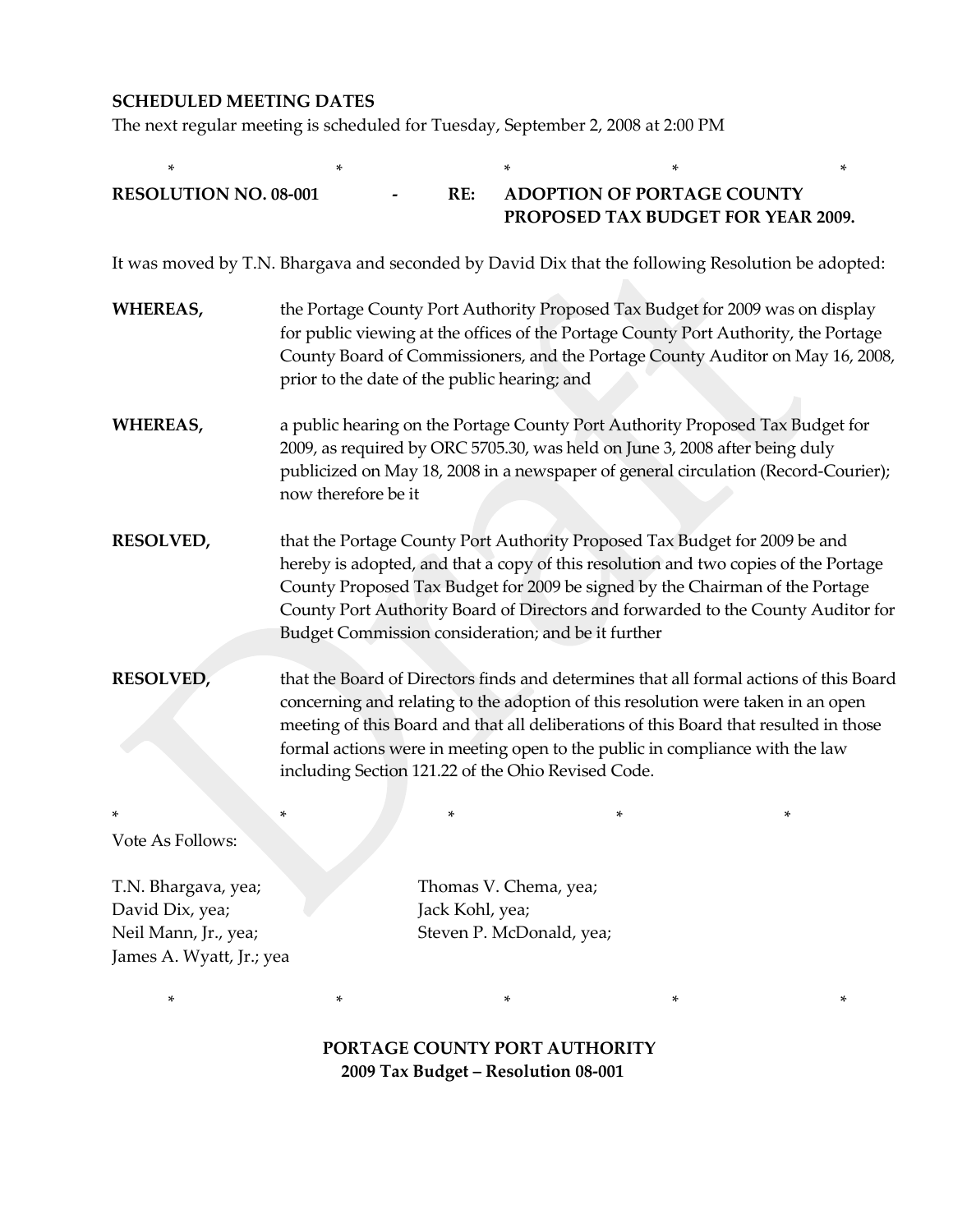| <b>Estimated Beginning Balance</b>        | <b>Amount</b>     |
|-------------------------------------------|-------------------|
| <b>Checking Account</b>                   | \$9,000.00        |
| Money Market Account                      | \$128,000.00      |
| <b>Total Estimated Balance</b>            | \$137,000.00      |
| Description                               |                   |
| <b>Revenues</b>                           |                   |
| May 2009 - Cascades Admin. Fees           | \$3,056.00        |
| Nov. 2009 - Cascades Admin. Fees          | <u>\$3,056.00</u> |
| <b>Total Revenues</b>                     | \$6,112.00        |
| <b>Total Estimated Resources</b>          | \$143,112.00      |
|                                           |                   |
| <b>Expenses</b>                           |                   |
| Employee Full-time Salaries (ED Director) | \$0.00            |
| <b>PERS</b>                               | \$0.00            |
| Medicare                                  | \$0.00            |
| <b>Workers Compensation</b>               | \$0.00            |
| <b>Health Benefits</b>                    | \$0.00            |
|                                           |                   |
| <b>Contract Services</b>                  | \$600.00          |
| <b>Training/Meeting Expenses</b>          | \$500.00          |
| Transportation                            | \$500.00          |
| <b>Membership Dues</b>                    | \$15,950.00       |
| Advertising/Marketing                     | \$2,162.00        |
| Telephone                                 | \$0.00            |
| Postage                                   | \$0.00            |
| Rent                                      | \$0.00            |
| Professional & Technical Services         | \$500.00          |
| <b>Other Services</b>                     | \$300.00          |
|                                           |                   |
| Materials & Supplies                      | \$200.00          |
| Photocopy & Printing Supplies (Copier)    | \$0.00            |
| <b>Food Supplies</b>                      | \$400.00          |
| <b>Total Expenses</b>                     | \$21,112.00       |

\* \* \* \* \*

**RESOLUTION NO. 08-002**

# **RE: ADOPT PUBLIC RECORDS POLICY FOR USE BY THE PORTAGE COUNTY PORT AUTHORITY BOARD OF DIRECTORS' AND AUTHORIZE ADDITION OF THIS POLICY TO THE PORT AUTHORITY RULES AND REGULATIONS (BY-LAWS).**

It was moved by Neil Mann, Jr., seconded by Steven McDonald that the following resolution be adopted: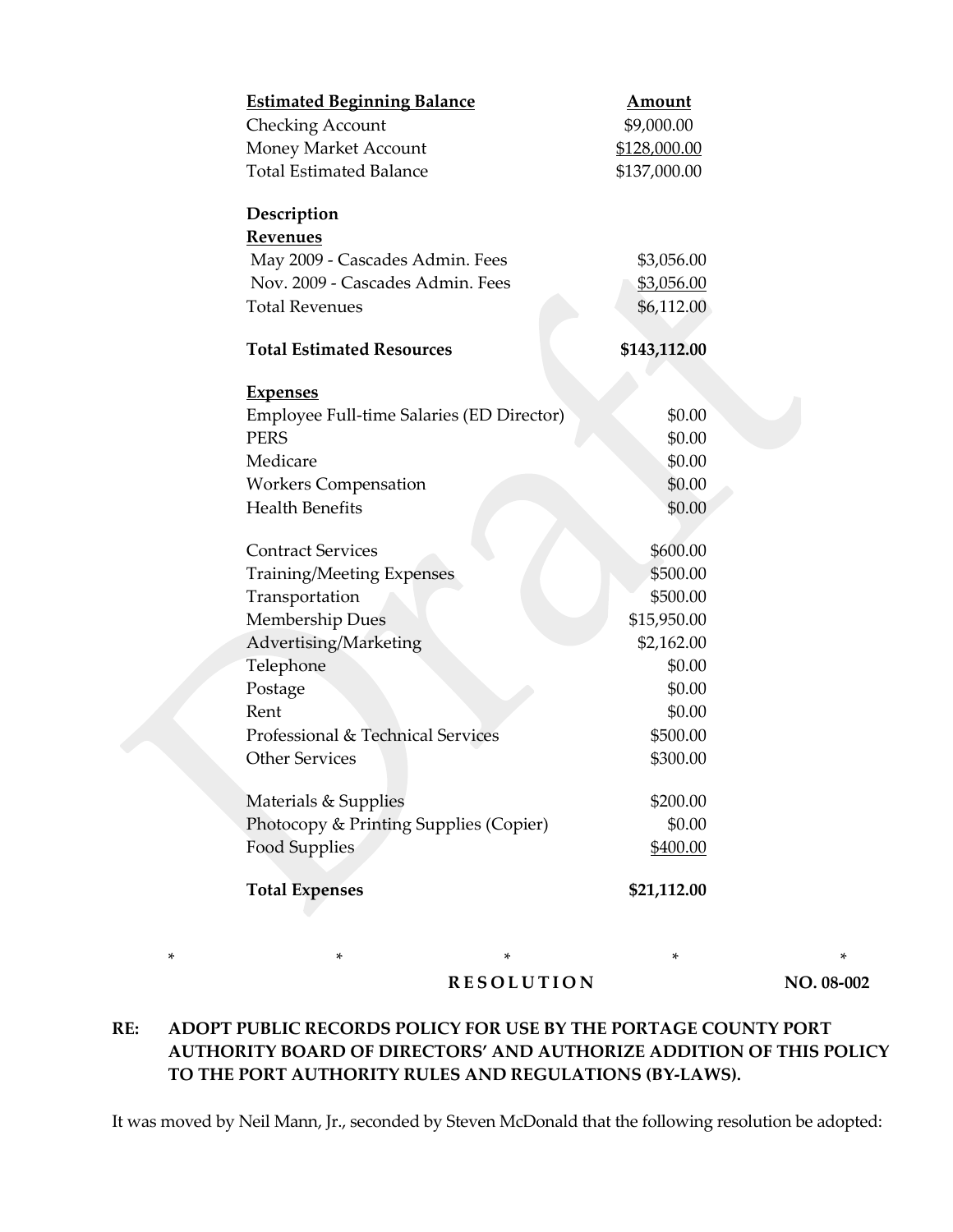- **RESOLVED,** the Portage County Port Authority Board of Directors adopts a Public Records Policy in accordance with the requirements of Ohio House Bill No. 9, mandating that each public office have a public records policy located: (1) at every location in which the public may access the public office's records; (2) in the public office's policies and procedures manual; and (3) with each of the public office's records custodians; and be it further
- **RESOLVED,** that the Port Authority Rules and Regulations (By-Laws) adopted by the Board of Directors by Resolution 06-003 on June 6, 2006, are amended to incorporate this policy as **Article IX, Public Records Policy**, as recommended by the Portage County Port Authority Legal Counsel; and be it further
- **RESOLVED,** that the Board of Directors finds and determines that all formal actions of this Board concerning and relating to the adoption of this resolution were taken in an open meeting of this Board and that all deliberations of this Board that resulted in those formal actions were in meeting open to the public in compliance with the law including Section 121.22 of the Ohio Revised Code.

Voice Vote As Follows:

\* \* \* \* \* \* \* \* David Dix, abstains; Jack Kohl, yea; James A. Wyatt, Jr.; yea

T.N. Bhargava, yea; Thomas V. Chema, yea; Neil Mann, Jr., yea; Steven P. McDonald, yea;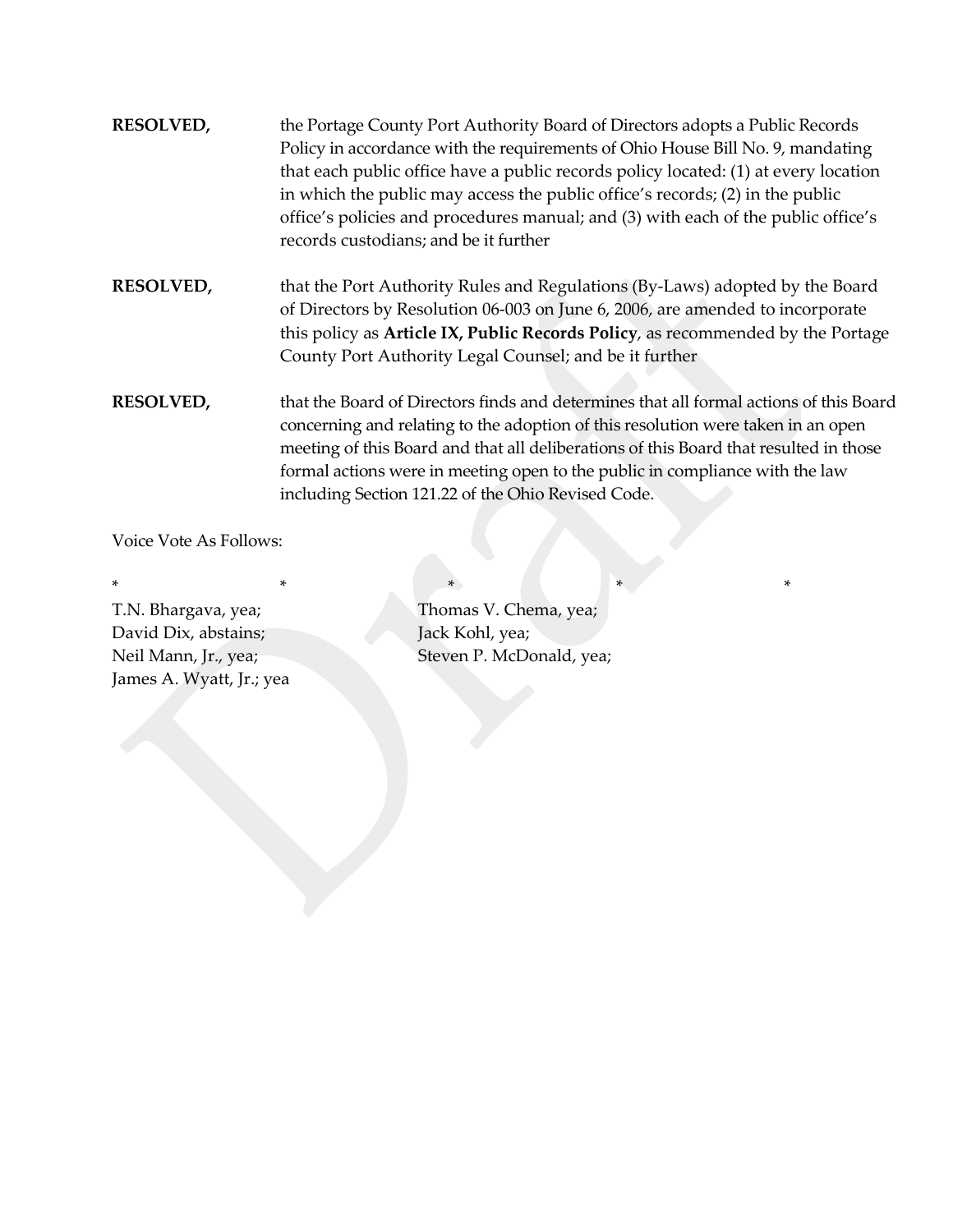## **PORTAGE COUNTY PORT AUTHORITY BOARD OF DIRECTORS PUBLIC RECORDS POLICY**

*This policy is not intended to be legal advice. The policy contains a general template for addressing the requirements imposed by House Bill No. 9 mandating that each public office have a public records policy located: (1) at every location in which the public may access the public office's records; (2) in the public office's policies and procedures manual; and (3) with each of the public office's records custodians. The policy does not include legal authority for denying specific public records requests. Incorporation of these types of disclosure exemptions should be reviewed by legal counsel before implementation. Additionally, the template provided requires further explanation in order to make the policy administratively and operationally effective for a public office.*

#### **I. Purpose:**

The Portage County Port Authority Board of Directors acknowledges that it maintains many records that are used in the administration and operation of the organization. In accordance with state law and the Portage County Records Commission, the Portage County Port Authority Board of Directors has adopted the General Records Schedule that identifies these records. These schedules identify records that are stored on a fixed medium (paper, computer, film, etc.) that are created, received, or sent under the jurisdiction of the Portage County Port Authority Board of Directors and document the organization, functions, policies, decisions, procedures, operations, or other activities of the Directors' office. (R.C. 149.011(G); R.C.  $149.43(A)(1)$ ). The records maintained by the Port Authority Office and the ability to access them are a means to provide trust between the public and the Port Authority.

#### **II. Scope:**

- A. Each office, department or function that maintains records has a designated employee who serves as the custodian of all records maintained by the office, department or function.
	- 1. Each record custodian has a copy of the Port Authority's public records policy.  $(R.C. 149.43(E)(2)).$
- B. The Port Authority's public record policy, as well as the Portage County Port Authority's Retention Schedule/General Records Schedule is located at every location in which the public may access the Port Authority records.
- C. The Port Authority public records policy is located in the Port Authority's Rules and Regulations (By-Laws) manual.
- D. The Port Authority will display a poster which generally describes the Board of Directors' public records policy at every location in which the public may access the Port Authority records.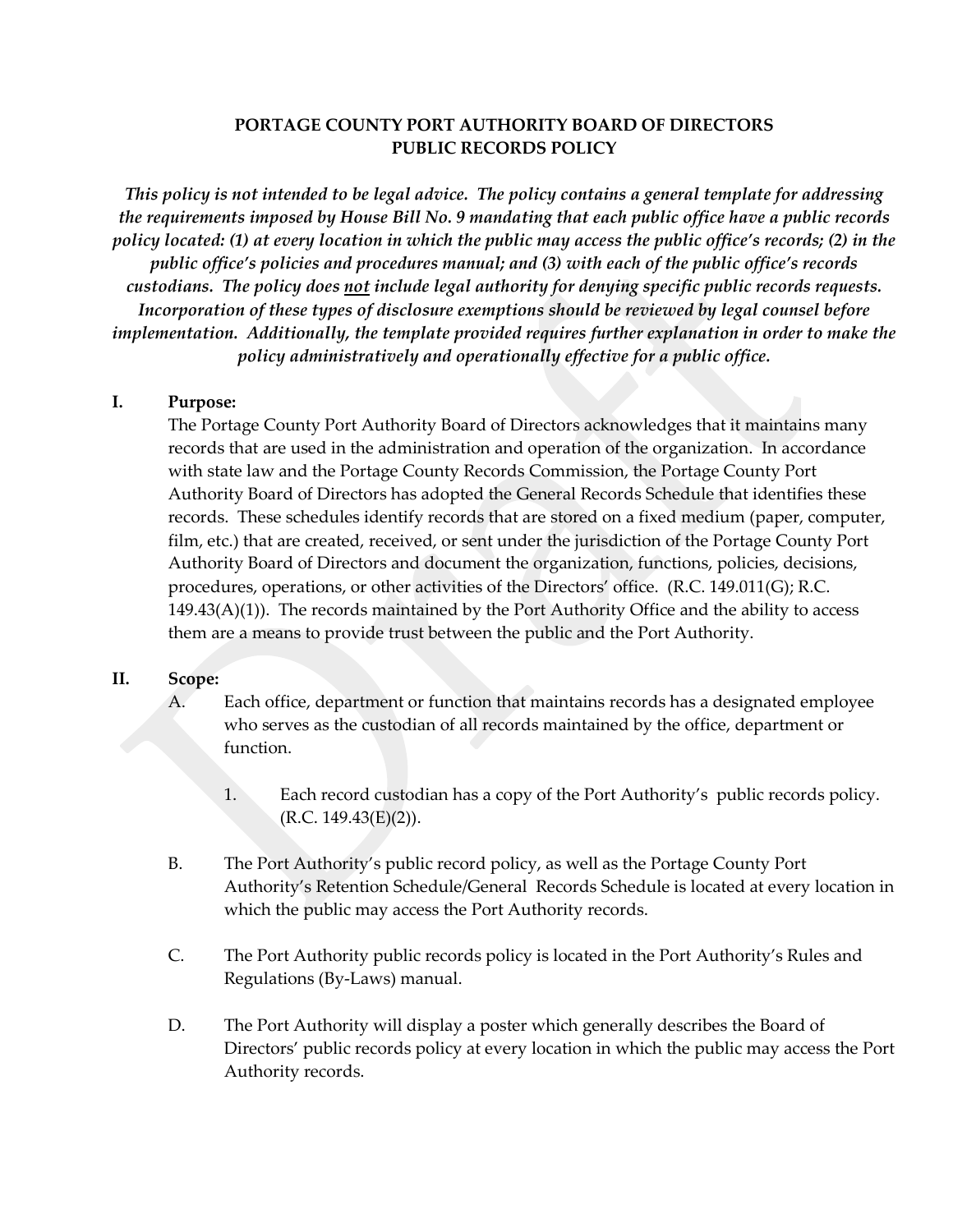## **III. Fees:**

- A. The Portage County Port Authority Board of Directors, in accordance with Section 149.43 of the Revised Code, has established the following fees for provided copies or reproductions of public records maintained by the Port Authority:
	- 1. For photocopies of either letter or legal size documents, the fees shall be five cents (5 cents) per photocopy, with the first five (5) copies free of charge. Advance payment is required before any copies are prepared. Two sided photocopies shall be charged at a rate of five cents (5 cents) per sheet.
	- 2. For video tapes, CD's, cassette tapes or for any other type of media, the fee shall be the replacement cost or the reproduction (copying) cost. Reproduction costs may only be charged if a commercial or professional service is contracted to provide the copy.
	- 3. Established costs/fees under this policy shall be clearly posted and visible for the public at all locations authorized to provide copies of public records.

## **IV. Availability Inspection**

- A. All public records maintained by the Port Authority shall be promptly prepared and made available for inspection to any person during regular business hours as well as a copy of the Portage County Port Authority's current records retention schedule(s). (R.C. 14943.(B)(1)). (Promptness is to be determined by the facts and circumstances of each public records request)). Regular business hours for the Port Authority Office are Monday through Friday (except holidays), from 8:00 AM to 4:30 PM.
- B. For the purpose of enhancing the ability of the Port Authority to identify, provide for prompt inspection as well as, provide copies of the requested items in a reasonable period of time, the Port Authority Office shall provide to the requester the Directors' *Public Records Request* form to the requester to complete.
	- 1. Prompt inspection and copies of records within a reasonable amount of time contemplates the opportunity for legal review.
	- 2. Although the Port Authority staff may ask the requestor to make the request in writing, for the requestor's identity, and may inquire about the intended use of the information requested, the requestor shall be advised that:
		- a. The requests are not mandatory; and
		- b. The requestor's refusal to complete the *Public Records Request* form does not impair the requestor's right to inspect and/or receive copies of the public record. (R.C. 149.42(B)(5)).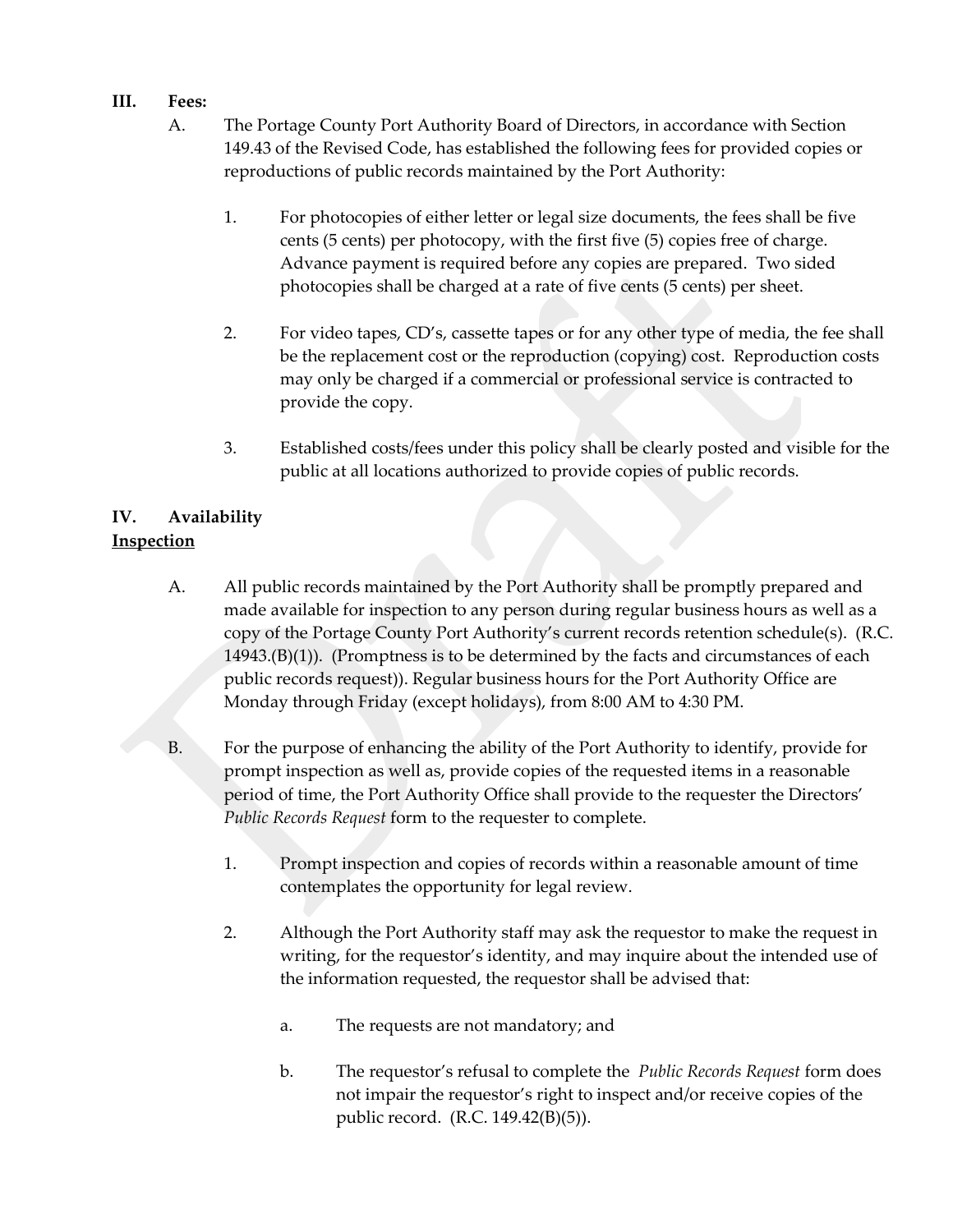- 3. Any person, including corporations, individuals, and even governmental agencies, may request public records, and will be allowed prompt inspection of public records and copies within a reasonable amount of time upon request.
- C. In the event a request is made to inspect and/or obtain a copy of a record maintained by the Port Authority whose release may be prohibited or exempted by either state or federal law, the request shall be forwarded to legal counsel for research and/or review. The person submitting the request shall be advised that their request is being reviewed by legal counsel to ensure that protected and/or exempted information is not improperly released by the Board of Directors.
- D. Records, whose release is prohibited or exempted by either state or federal law, or not considered public records as defined by R.C. 149.43(A)(1), shall NOT be subject to public inspection. The following represents a partial list of records maintained by the Portage County Port Authority Board of Directors that may not be inspected or copied.
	- 1. Portage County Port Authority Board of Directors' Departmental known records which are exempt from disclosure.

## **Public Records Request**

- A. Mailed Requests for Public Records:
	- 1. Upon receiving a written request for copies of a public record made in accordance with section 149.43 of the Ohio Revised Code via the United States Postal Service, the Port Authority shall promptly respond to the request.
	- 2. An authorized employer of the Port Authority shall, by any means practical, contact the requestor and advise them that advance payment is required prior to providing copies of public records, and in addition the fee shall also include the cost of postage and the envelope. (R.C. 149.43(B)(7)).
	- 3. When practical, the Port Authority may forward copied records by any other means reasonably acceptable to the requestor.
		- a. If a person requests a copy of a public record, the Port Authority shall permit the requestor to choose to have the public record duplicated on paper or upon the same medium upon which the Port Authority maintains the public record or upon any other medium on which the record can reasonably be duplicated as an integral part of the normal operations of the Port Authority , or the responsible Port Authority employee for the public record. (R.C. 149.43(B)(6)(7).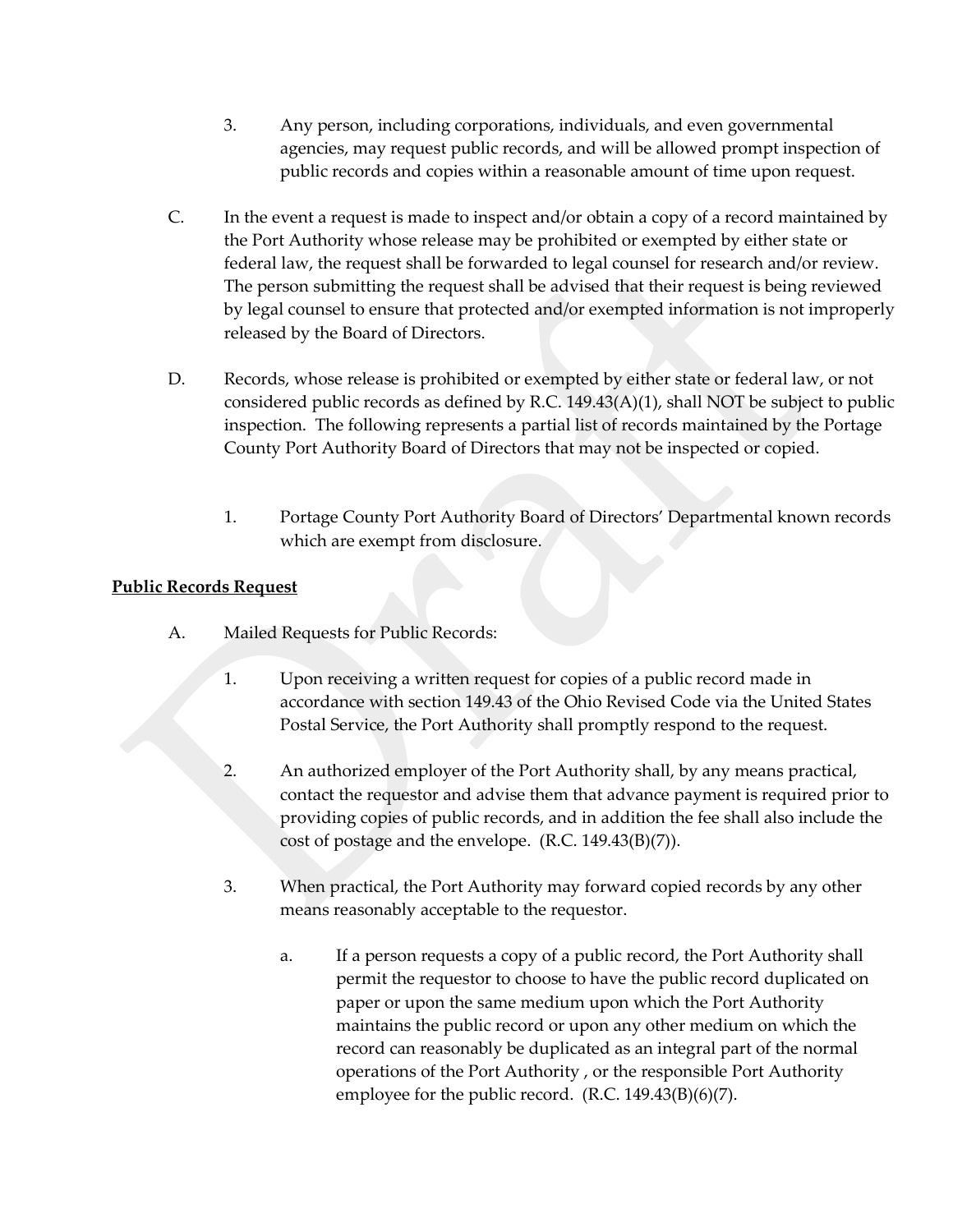- b. Persons seeking copies of public records are not permitted to make their own copies of the requested records by any means. R.C. 149.43(B)(6)).
- 4. In accordance with section 149.43(B)(7) of the Ohio Revised Code, the Portage County Port Authority Board of Directors limits the number of requested public records, to be transmitted through the U.S. Mail, to a maximum of ten records per month, unless the requestor certifies that the records or information in them will not be used for commercial purposes.
	- a. "Commercial purposes" shall be narrowly construed and does not include reporting or gathering news, reporting or gathering information to assist citizen oversight or understanding of the operation or activities of government, or nonprofit educational research.
- 5. Authorized Port Authority employees shall comply with the following procedures upon receiving a valid public record request through the United States Postal System:
	- a. Port Authority employees shall promptly process requests.
	- b. Requestors shall be charged the postage fees and the cost of the envelope required to properly send the requested records through the mail.
- B. Written or verbal requests for copies made by the public records requestor or their designee shall be processed in the same manner as mailed requests.

# **Response and Denials**

- A. Requests for inspection and/or copies of public records, which are not maintained by the Port Authority shall be processed in the following manner:
	- 1. If the Port Authority receives a request for a record that it does not maintain or the request is for a record which is no longer maintained, the requestor shall be so notified in writing utilizing the *Public Records Request* form that one of the following applies:
		- a. Their request involves records that have never been maintained by the Port Authority;
		- b. Their request involves records that are no longer maintained or have been disposed of or transferred pursuant to applicable Portage County Port Authority's General Records Schedule/ Record Retention and Disposition;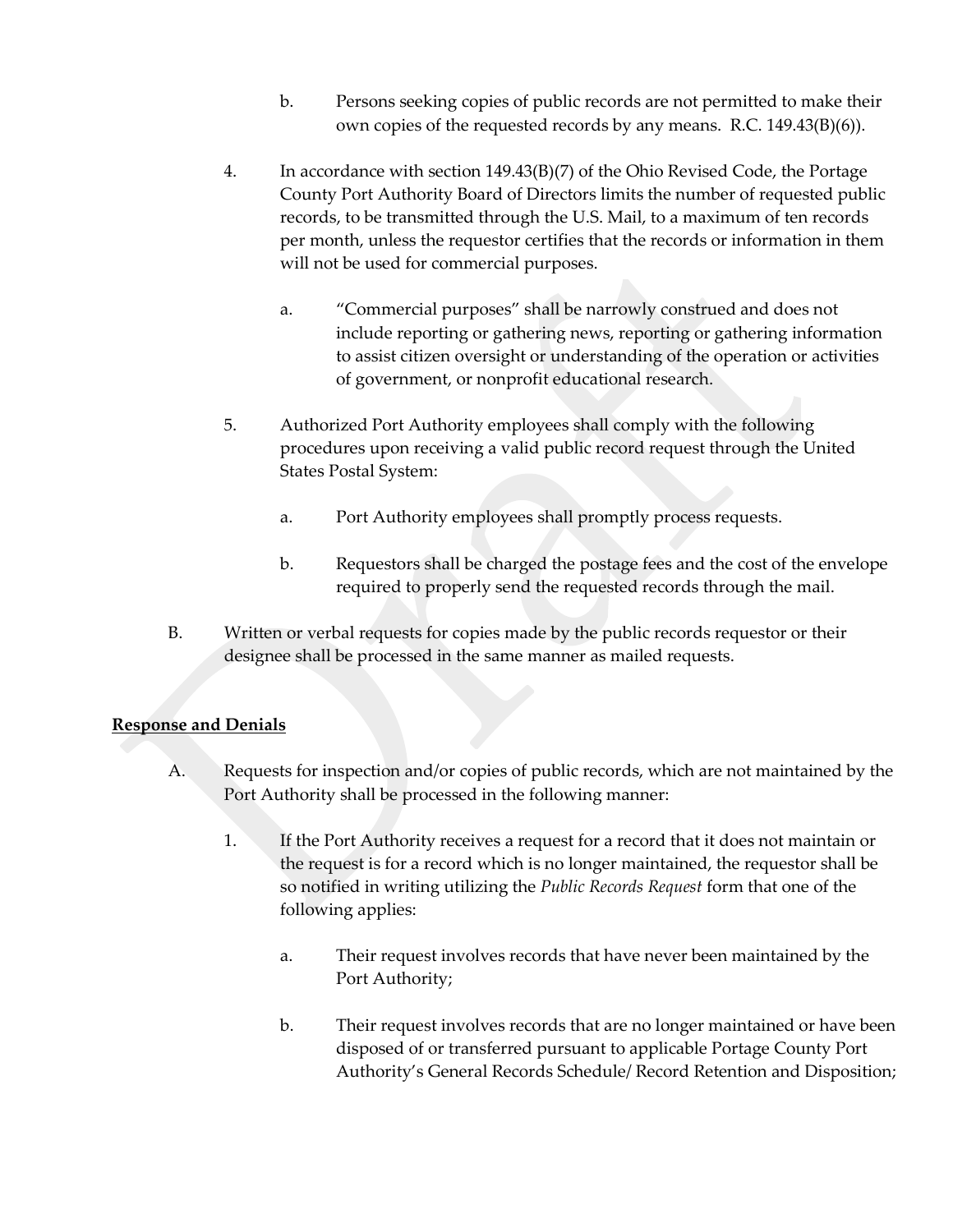- c. Their request involves a record that has been disposed of pursuant to an Application of the One-time Records Disposal (RC-1);
- d. If the record that is requested is not a record used or maintained by the Port Authority, the requestor shall be notified that in accordance with Ohio Revised Code Section 149.40, that the Port Authority is under no obligation to create records to meet public record requests.
- B. Ambiguous or Overly Broad Request for Public Records

If a requestor makes an ambiguous or overly broad request or has difficulty in making a request for copies or inspection of public records such that the Port Authority responsible for the requested public record cannot reasonably identify what public records are being requested.

- 1. The Board of Directors may deny the request.
- 2. However, the Board of Directors shall provide the requestor with an opportunity to revise the request by informing the requestor of the manner in which records are maintained by the Port Authority Office in the ordinary course of business. (R.C. 149.43(B)(2)).
- C. Denial of a Record Maintained by the Portage County Port Authority Board of Directors.

The Directors may deny a request for a record maintained by the Port Authority if:

- 1. The record that is requested is prohibited from release due to applicable state or federal law.
	- a. Employees of the Portage County Port Authority shall consult legal counsel if they are unsure of whether the record requested should be withheld from disclosure.
		- i. Employees may check the appropriate box on the *Public Records Request* form if they are simply applying the statutory exclusion.
		- ii. Otherwise, legal counsel will respond with the legal authority for a denial.
- 2. As governed by R.C. 149.43(B)(3), if a request is ultimately denied, in party or in whole, the Portage County Port Authority Board of Directors shall provide the requestor with an explanation, including legal authority, setting forth why the request was denied.
	- a. If the initial request was provided in writing then the explanation shall also be provided in writing.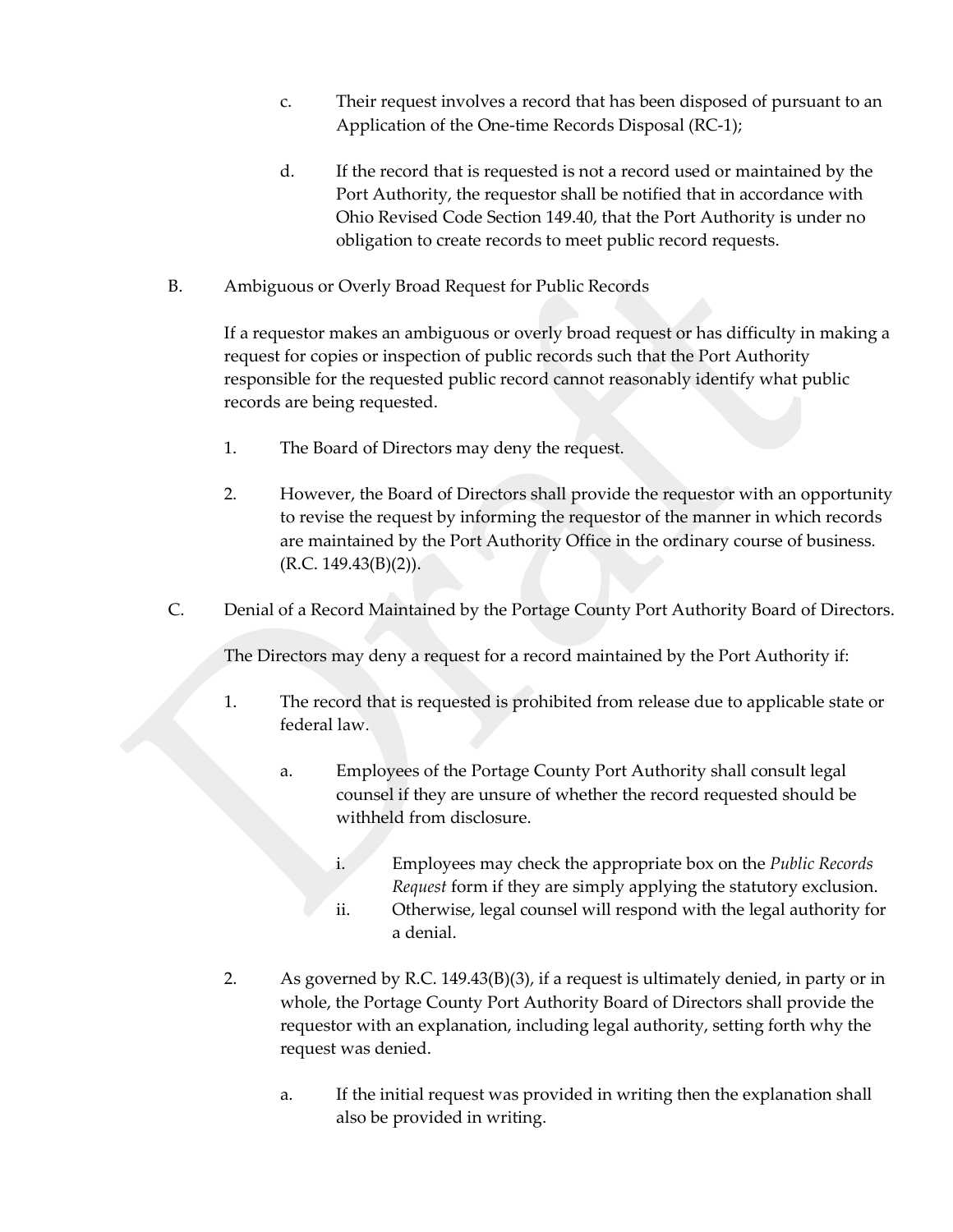- b. The explanation shall not preclude the Portage County Port Authority Board of Directors from relying upon additional reasons or legal authority in defending an action commenced pursuant to R.C. 149.43.
- D. Redacting Exempted Records/Procedure
	- 1. "Redaction" means obscuring or deleting any information that is exempt from the duty to permit public inspection or copying from an item that otherwise meets the definition of a "record" in section 149.011 of the Ohio Revised Code (R.C. 149.43)(A)(11));
		- a. A redaction shall be deemed a denial of a request to inspect or copy the redacted information, except if federal or state law authorizes or requires a public office to make the redaction.  $(R.C. 149.43(B)(1)).$
		- b. If a request is ultimately denied, in part or in whole, the Port Authority shall provide the requestor with an explanation, including legal authority, setting forth why the request was denied. (R.C. 149.43(B)(3)).
	- 2. If a public record contains certain information that is exempt from the duty to permit public inspection or to copy the public record, the Port Authority shall make available all of the information within the public record that is not exempt.
	- 3. When making that public record available for public inspection or copying that public record, the Port Authority shall notify the requestor of any redaction or make the redaction plainly visible. (R.C. 149.43(B)(1)).
	- 4. The releasing employee shall then reproduce a copy of the page with the redactions; the resulting copy shall be the page that is released to the requester.
	- 5. The first reproduction page with the original redactions made by the employee is the work sheet. It shall be attached to the original record, and maintained in accordance with the retention period established for the original document.

## **Remedy**

- A. Grievances
	- 1. If a person allegedly is aggrieved due to the inability to inspect a public record or due to the inability to receive a copy of the public record, the person shall be advised that they may:
		- a. Contact the Port Authority designee at (330) 297-3470.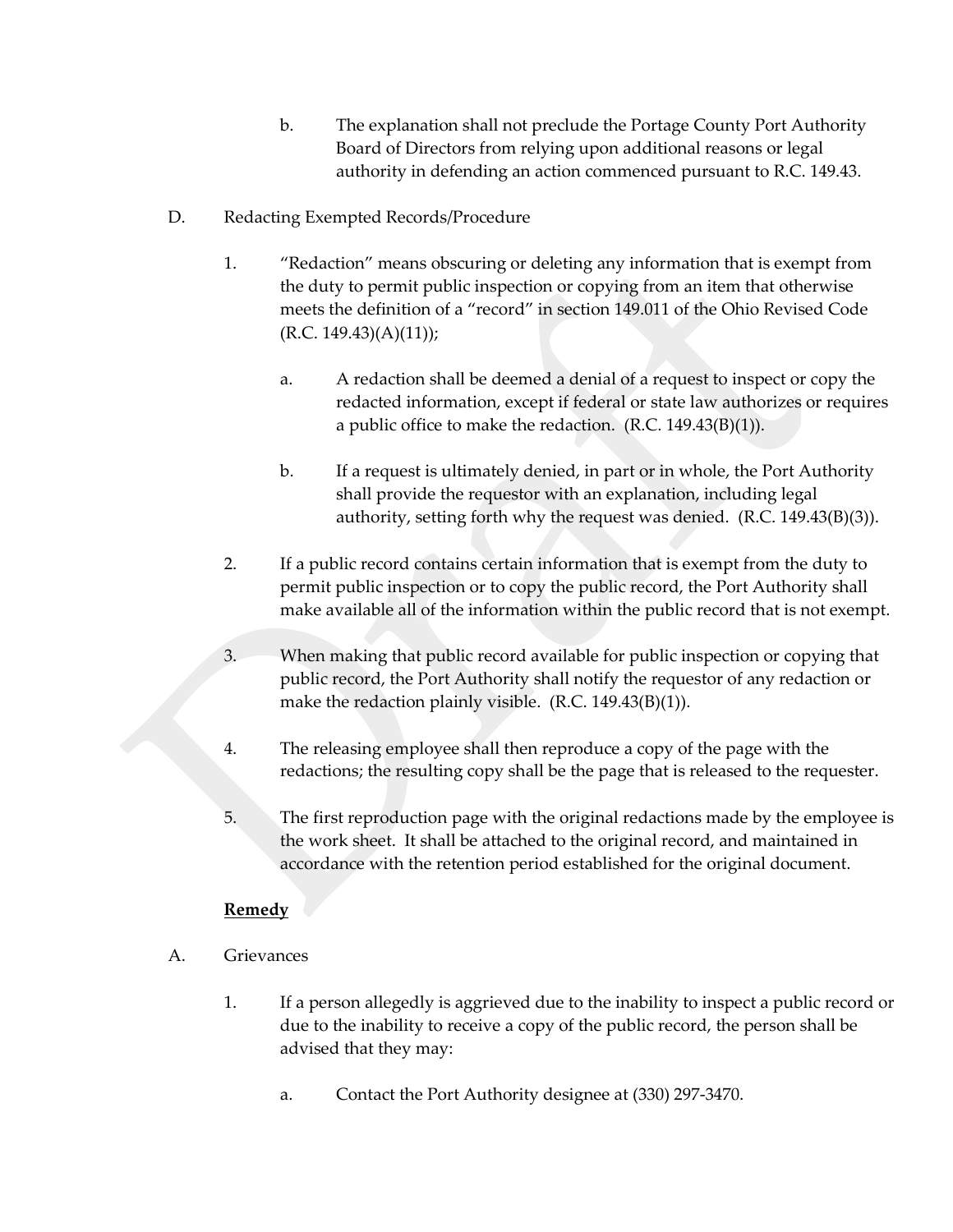b. If the person is not satisfied after contacting the departmental designee, they shall be advised that Ohio Revised Code section 149.43 provides a legal means for addressing their complaint in these disputes. (R.C.  $149.43(C)(1)(2)$ ).

# **V. Training and Education**

The Portage County Port Authority continues to update and address all education, training, disclosure and policy requirements mandated by R.C. 109.43 and R.C. 149.43(E)(1)(2).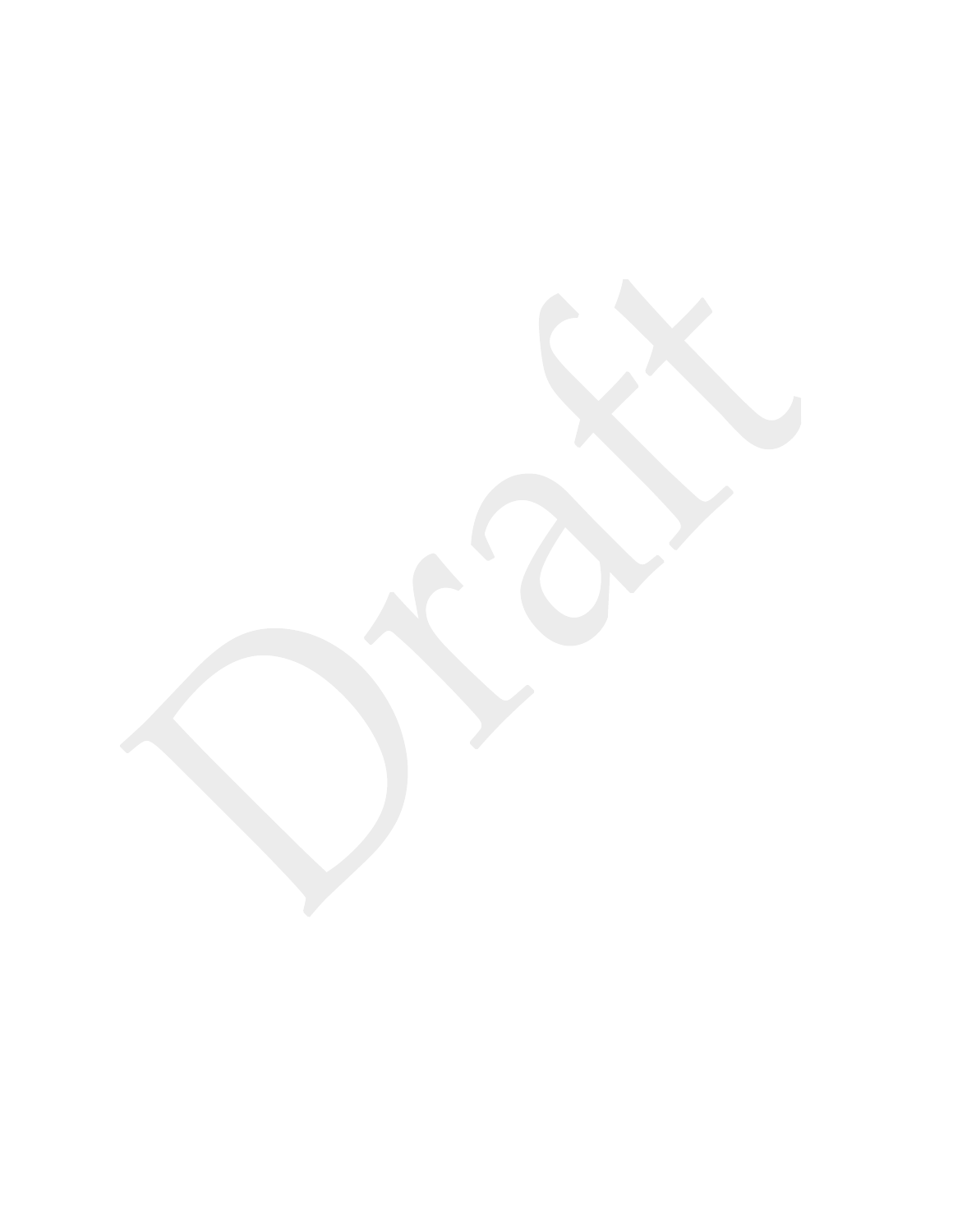#### PUBLIC RECORDS REQUEST

The Portage County Port Authority is dedicated to providing the highest quality of customer service in accordance with Ohio's Public Records Act. *Your request is not required to be in writing, nor is it required that your name or intended use of the requested records be disclosed*. The information contained on this form is solely intended to enhance our ability to respond to your request in a timely and reasonable manner. Our office is under no obligation to create records to meet public record requests, but will prepare and make available those records which do comply with your request. If we cannot reasonably identify what public records you are requesting, you may revise your request and we will explain to you the manner in which the office's records

| $\mathbf{r}$<br>◡<br>$\mathbf{r}$<br>III.<br>Name of Requester*                                                                                                                                                                                                                                                              | IV.<br><b>Today's Date</b>            |  |  |  |
|------------------------------------------------------------------------------------------------------------------------------------------------------------------------------------------------------------------------------------------------------------------------------------------------------------------------------|---------------------------------------|--|--|--|
| <b>Street Address</b><br>V.                                                                                                                                                                                                                                                                                                  | VI.<br>City, State, ZIP               |  |  |  |
| Phone Numbers (please indicate cell, land line or<br>pager)                                                                                                                                                                                                                                                                  | <b>E-mail Address</b><br>VII.         |  |  |  |
| INFORMATION REQUESTED: Please be specific. Records sought must be identified with sufficient clarity in<br>order to allow this office to identify, retrieve and review the records. The records custodian is available to<br>assist by advising you of the manner in which records are kept.<br>Please Print.<br>Description | Relevant Date(s) _______________      |  |  |  |
|                                                                                                                                                                                                                                                                                                                              |                                       |  |  |  |
|                                                                                                                                                                                                                                                                                                                              |                                       |  |  |  |
|                                                                                                                                                                                                                                                                                                                              |                                       |  |  |  |
| For additional space, please use the reverse side of this form.                                                                                                                                                                                                                                                              |                                       |  |  |  |
| <b>COMPLETED RESPONSE</b>                                                                                                                                                                                                                                                                                                    |                                       |  |  |  |
| VIII.                                                                                                                                                                                                                                                                                                                        | $\frac{By:}{y:}$                      |  |  |  |
| mail)                                                                                                                                                                                                                                                                                                                        | Via: (Phone #, mail, e-<br>(Employee) |  |  |  |
| Date Response Mailed, Picked Up or Inspected (Circle one)                                                                                                                                                                                                                                                                    |                                       |  |  |  |
|                                                                                                                                                                                                                                                                                                                              |                                       |  |  |  |
| Page<br>First Five (5) Copies are Free of Charge                                                                                                                                                                                                                                                                             |                                       |  |  |  |
|                                                                                                                                                                                                                                                                                                                              |                                       |  |  |  |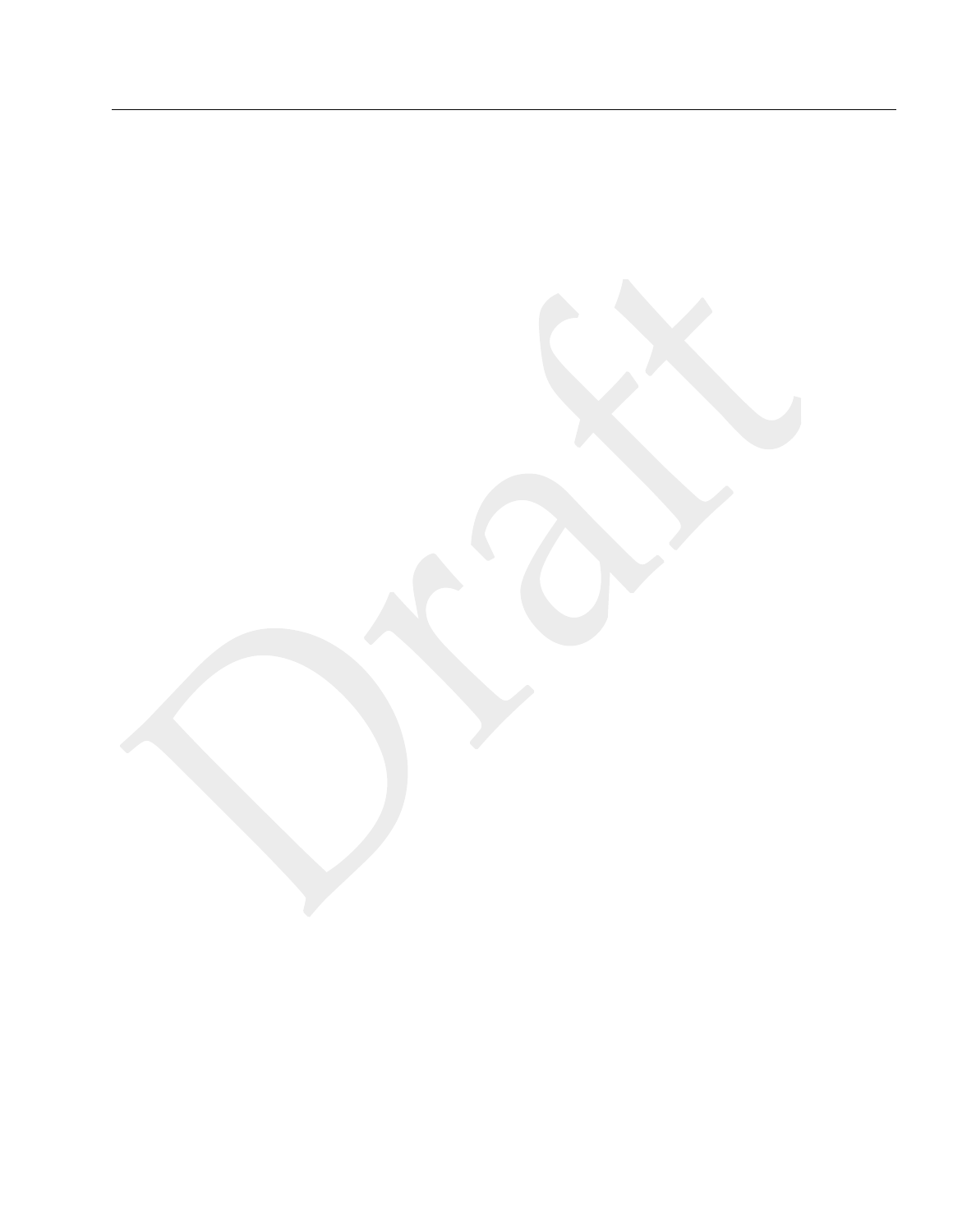*To be completed by employee if not completed by the requester based on nature of the request.*

**Record(s) not available:**

**Record has never been maintained by the Port Authority**

**Record is no longer maintained or has been disposed of or transferred pursuant duly enacted record retention policies**

**Record(s) contained non-releasable material that has been visibly redacted in accordance with State or Federal Law**

**Record is prohibited from release due to the following State or Federal Law:**

- **Peace officer, firefighter, EMT, employee residential and familial information or photographs** O.R.C. §149.43(A)(1)(p); State ex rel. Plain Dealer Publishing Company v. Cleveland, 106 Ohio St.3d 70; State ex rel. Dispatch Printing Company v. Johnson, 106 Ohio St.3d 160
- **Social Security Numbers** *5 U.S.C.A. §552a; State ex rel. Beacon Journal Publ. Co. v. City of Akron (1994), 70 Ohio St.3d 605*
- **Medical Records** *O.R.C. §149.43(A)(1)(a) and (A)(3)*
- **Trial Preparation Records** *O.R.C. §149.43(A)(1)(g) and (A)(4)*
- **Confidential Law Enforcement Investigatory Records** *O.R.C. §149.43(A)(1)(h) and (A)(2)*
- **Records Concerning Recreational Activities of People Under Age 18** *O.R.C. §149.43(A)(1)(r); State ex. Rel. McCleary v. Roberts (2000), 88 Ohio St.3d 365*
- **Trade Secrets** *O.R.C. §122.36; O.R.C. §1333.61(D)*
- **Tax Information** *O.R.C. §5703.21(A), §5709.081(D), §5711.10, §5711.101, §5715.49, §5715.50, §5747.18(C)*
- **Attorney-Client Privilege** *O.R.C. §2317.02*
- **State or Federal Privacy Requirements** *State of Ohio Constitution; United States Constitution*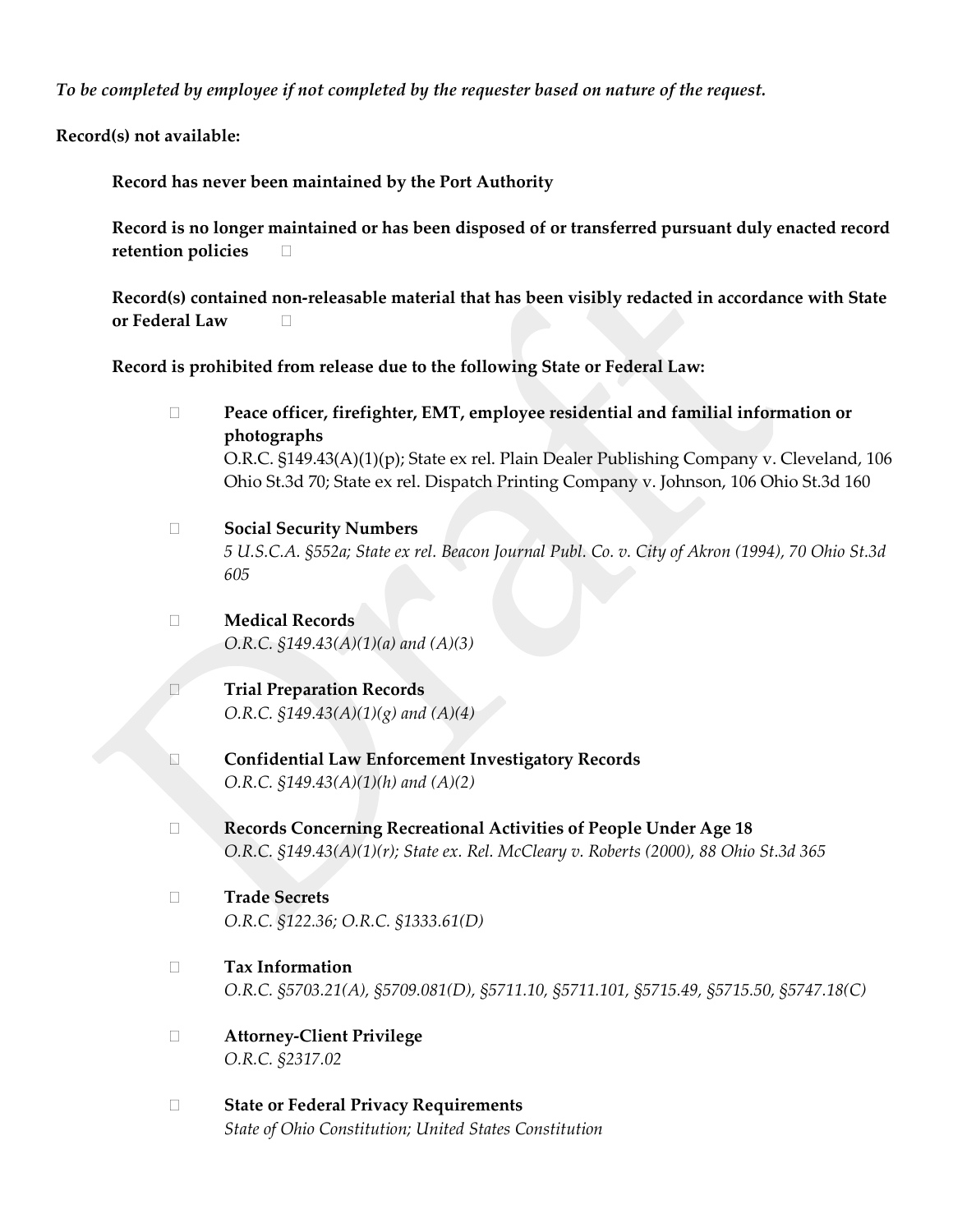# *Portage County Port Authority PUBLIC RECORDS POLICY POSTER*

## THE COMPLETE POLICY AND ANY PUBLIC RECORDS MAY BE OBTAINED AS FOLLOWS:

| <b>CONTACT PERSON:</b>         |                                                                                                                                                                                 |                           | Deborah Mazanec, Secretary-Treasurer                                             |                                                                                                                                                                                                                                                       |   |
|--------------------------------|---------------------------------------------------------------------------------------------------------------------------------------------------------------------------------|---------------------------|----------------------------------------------------------------------------------|-------------------------------------------------------------------------------------------------------------------------------------------------------------------------------------------------------------------------------------------------------|---|
| <b>LOCATION:</b>               |                                                                                                                                                                                 |                           | Portage County Port Authority Office<br>128 North Prospect Street, Ravenna, Ohio |                                                                                                                                                                                                                                                       |   |
| <b>CONTACT TIMES:</b><br>COST: |                                                                                                                                                                                 | $8:00 AM - 4:30 PM$       | Records may be inspected without cost                                            |                                                                                                                                                                                                                                                       |   |
|                                | Paper copies are five $(5)$ cents per page $(1st$ five pages are free), unless a specific fee is                                                                                |                           | otherwise established by law.                                                    |                                                                                                                                                                                                                                                       |   |
|                                |                                                                                                                                                                                 |                           |                                                                                  | Copies in other medium are charged at actual cost.                                                                                                                                                                                                    |   |
|                                | Payment for copies must be made in advance. Correct change or Checks made payable to<br>Portage County Port Authority. Once payment is made and copies are ready, the documents |                           | will be released.                                                                |                                                                                                                                                                                                                                                       |   |
|                                | promptly and within a reasonable time to allow exempt information to be redacted in accordance with                                                                             | Ohio Revised Code 149.43. |                                                                                  | AVAILABILITY: Records will be made available                                                                                                                                                                                                          |   |
| ∗                              | *                                                                                                                                                                               | *                         |                                                                                  | *                                                                                                                                                                                                                                                     | * |
| <b>RESOLUTION NO. 08-003</b>   |                                                                                                                                                                                 | RE:                       |                                                                                  | ACCEPT APPOINTMENT OF WILLIAM ULIK<br>AS AN EX OFFICIO MEMBER OF THE<br>PORTAGE COUNTY PORT AUTHORITY.                                                                                                                                                |   |
|                                | It was moved by David Dix and seconded by Jack Kohl that the following Resolution be adopted:                                                                                   |                           |                                                                                  |                                                                                                                                                                                                                                                       |   |
| WHEREAS,                       | April 9, 2002; and                                                                                                                                                              |                           |                                                                                  | the Board of Commissioners created the Portage County Port Authority within<br>the County of Portage, in the State of Ohio, pursuant to Sections 4582.21 <i>through</i><br>Section 4582.59 of the Ohio Revised Code by adopting Resolution 02-0372 on |   |
| <b>WHEREAS,</b>                | Development as an Ex Officio member of the Portage County Port Authority,                                                                                                       |                           |                                                                                  | the Portage County Board of Commissioners adopted Resolution 08-0270<br>appointing William Ulik, Director of the Portage County Department of Economic                                                                                                |   |

effective immediately; now therefore be it